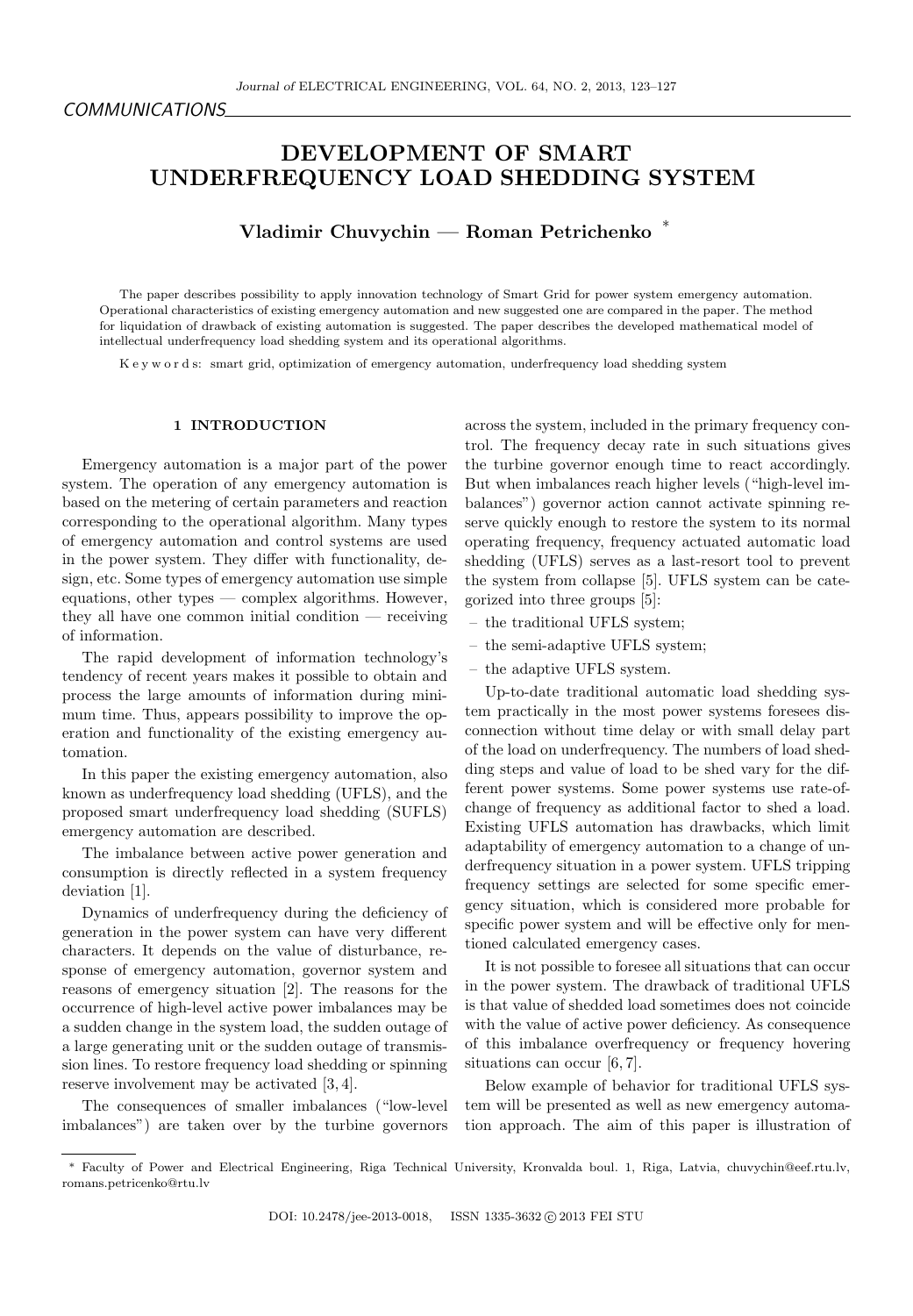

Fig. 1. Simplified diagram of interconnected power districts



Fig. 2. Operation cycles of automation SUFLS

integration of smart grid technology into emergency automation and investigation the control process for such automation.

### 2 SMART UNDERFREQUENCY LOAD SHEDDING SYSTEM (SUFLS)

During the last few years the term "smart grid" is constantly used in different engineering fields. There are many papers describing application of smart grid technology in the fields of distribution, information and communication technologies, transmission and generation. A lot of papers describe the possibility to create centralized control systems. These systems have different types of construction and functionality [5]. Such systems integrate smart grid base technology, known as the smart metering system [8, 9]. This technology is applying of interactive meters in a centralized system. Interactivity of device provides information about the current level of load and control of load (load shedding and restoration). Application of this technology enriches capacity of a full and

precise control of the power system in normal and emergency network conditions [10, 11].

Power system can be divided into few parts (power districts). An example of the studied power system is shown in Fig. 1. Considered power system consists of three power districts. Each power district is equipped with an interactive measuring device that is connected to the information center "Operator". Moreover, these devices can be equipped with measuring blocks of active power deficiency. Devices react to the presence of deficiency in the power system. Knowing the precise value of deficiency can optimize operation of existing UFLS system.

Transformed rotor swing equation can be used for calculation of deficiency [4, 6, 7]:

$$
\Delta P = T_J \frac{\mathrm{d}f}{\mathrm{d}t} + \frac{\Delta f}{k_{\text{stat}}} + \Delta f k_{\text{reg}}\,,\tag{1}
$$

where  $\Delta f = \frac{2\pi f - 2\pi f_0}{2\pi f_0}$ .  $T_J$  – is the rotor's inertia constant;  $k_{\text{stat}}$  – is the governor speed droop;  $k_{\text{reg}}$  – is the load-damping constant;  $f -$  is the frequency.

Assume that the operation of automation can be described using the example of appearance the deficiency equal to 0.8 pu, at the first power district.

So, automation operational process SUFLS can be presented by few calculation cycles: determination of deficiency value, memorization of deficiency value and its location, calculation of number of power districts, involved to compensate deficiency, calculation of optimal variant for disconnection of load feeders. The SUFLS operation cycles are shown in Fig.2. SUFLS system each time calculates the possibility of deficiency compensation and the optimal variant of the load shedding.

#### 2.1 Determination of deficiency value

Equation (1) is used for determination of deficiency value.

### 2.2 Memorization of deficiency value and its location.

After point 2.1 appropriate smart meter registers value of deficiency and transmits its location.

### 2.3 Calculation of number of power districts to compensate deficiency

Thus, the automation fixes occurrence of deficiency, its size and location. The next step is the calculation of amount of power districts, involved in compensation of determined deficiency. For this purpose the block diagram of calculation algorithm "AL-1" is used, which is shown in Fig. 3.

Using centralized interactive metering technology, information center "Operator" continuously receives information about the current level of generation and consumption. The algorithm calculates the possibility of deficiency compensation by disconnection of available load (hereafter referred to  $P_{\text{AvLoad}i}$ ) at the first power district.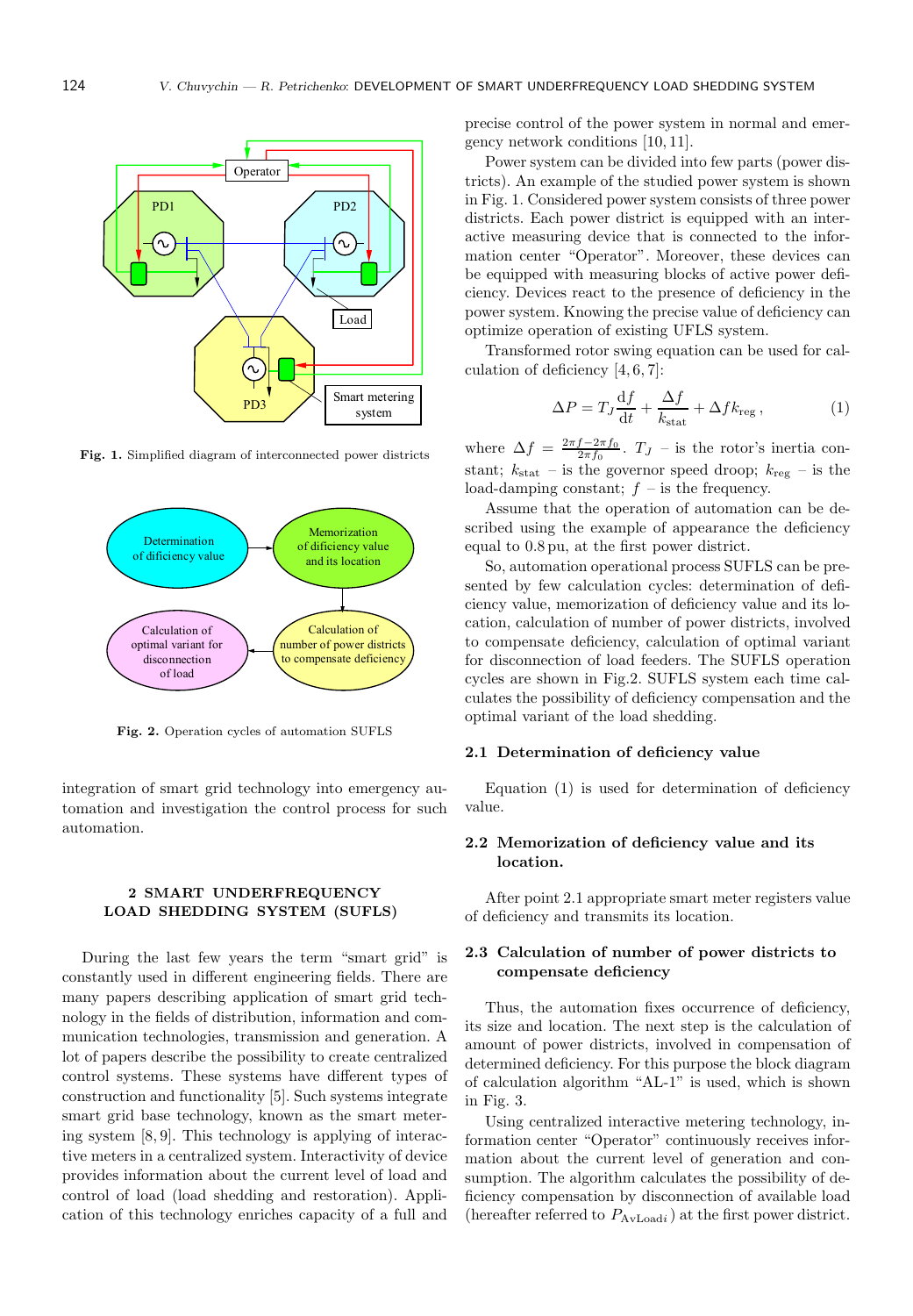

Fig. 3. Flowchart of algorithm "AL-1";  $PD_i$  – numbers of power districts;  $L_i = \sum P_i$  – total load power of 1<sup>st</sup>, 2<sup>nd</sup>, 3<sup>rd</sup> power districts;  $B_i$  – residual value of the deficiency; i – number of power districts; def – value of deficiency

In other words, if the deficiency level does not exceed the load value  $P_{\text{AvLoad1}}$  at the first power district, the algorithm generates a signal for the following flowchart "AL-2" (calculation of optimal variant for disconnection of load) activation. In case when the deficiency value exceeds the amount of load  $P_{\text{AvLoad1}}$  at the first power district, the algorithm "AL-1" generates command to shed all load, available for compensation, at the first power district and calculates the residual value of the deficiency  $B_1$ . Then algorithm calculates the ability to compensate the deficiency residual value  $B_1$  by the load  $P_{\text{AvLoad2}}$  at the second power district. The calculation is as long as the deficiency of active power will not be fully compensated. In this example, is assumed that the deficiency is fully compensated by the load shedding of first power district.

## 2.4 Calculation of optimal variant for disconnection of load

Creating operational algorithm "AL-2" it was assumed that maximal number of load feeders is ten at each power district connected to the smart metering technology. The main objective of algorithm "AL-2" is the forming of matrix for possible combinations of load powers to determine the optimal value of disconnected load. Let us explain of aforesaid.

Consumers at each power district can be explained

$$
a,\,b,\,c,\,d,\,e,\,f,\,g,\,h,\,k,\,l
$$

For determination the number of variants of disconnected load equation (2) can be used [12]

$$
C_n^k = \frac{n!}{k!(n-k)!},\tag{2}
$$

where *n* is the number of elements  $(n = 10)$ ; k is the number of combinations.  $k = 1, 2, \ldots, 10$ .

Thus general number of variants for disconnected consumers i

$$
\sum_{\text{var}} = \sum_{i=1}^{n} C_n^i = 1023 \text{ var.}
$$
 (3)

Algorithm "AL-2" calculates 1023 variants of combinations of consumers. Next step is calculation the minimal difference (error  $\delta$ ) between deficiency value and disconnected power load of corresponding variant

$$
\delta = |\text{def} - z| \,, \tag{4}
$$

where def – value of deficiency;  $z$  – combinations array of consumers' powers.

Then for minimal value of  $\delta$  algorithm "AL-2" creates operational signal to disconnect corresponding consumers. In such a way selection of optimal combination of disconnected consumers takes place.

#### 3 CASE STUDY

To compare results of operation of traditional UFLS and SUFLS automations the mathematical models have been constructed using Matlab Simulink software [13, 14]. Behavior of frequency during different emergency situations is presented. Fig. 4 illustrates frequency behavior at emergency situation of power system which consists of three energy districts (Fig. 1). Network parameters are shown in Tab. 1. Emergency situation for power instant deficiency  $\Delta P = 0.8$  pu at the first power district at the time moment  $t = 0.0$  s was simulated. Comparison of UFLS system and SUFLS system shows advantage of new suggested automation system. During operation of UFLS system frequency hovering takes place at the level of 49.33 Hz. During operation of SUFLS system short decline of frequency to 49.82 Hz level is observed. It should be noted that the precision of the SUFLS automation depends on the discreteness of the disconnected load at each power district. Speed of load shedding depends on the type of circuit breakers. In this paper, assumed that gasinsulated circuit breakers, with operating time  $t \sim 0.05$  s are used.

The operation of proposed automation has been also tested at cascade emergency situation. As emergency situation two consequent disturbances were simulated: power instant deficiency at the second and the third power district at time  $t = 0$  s and  $t = 150$  s. The assumed active power deficiency value is 1.12 pu and 1.22 pu respectively.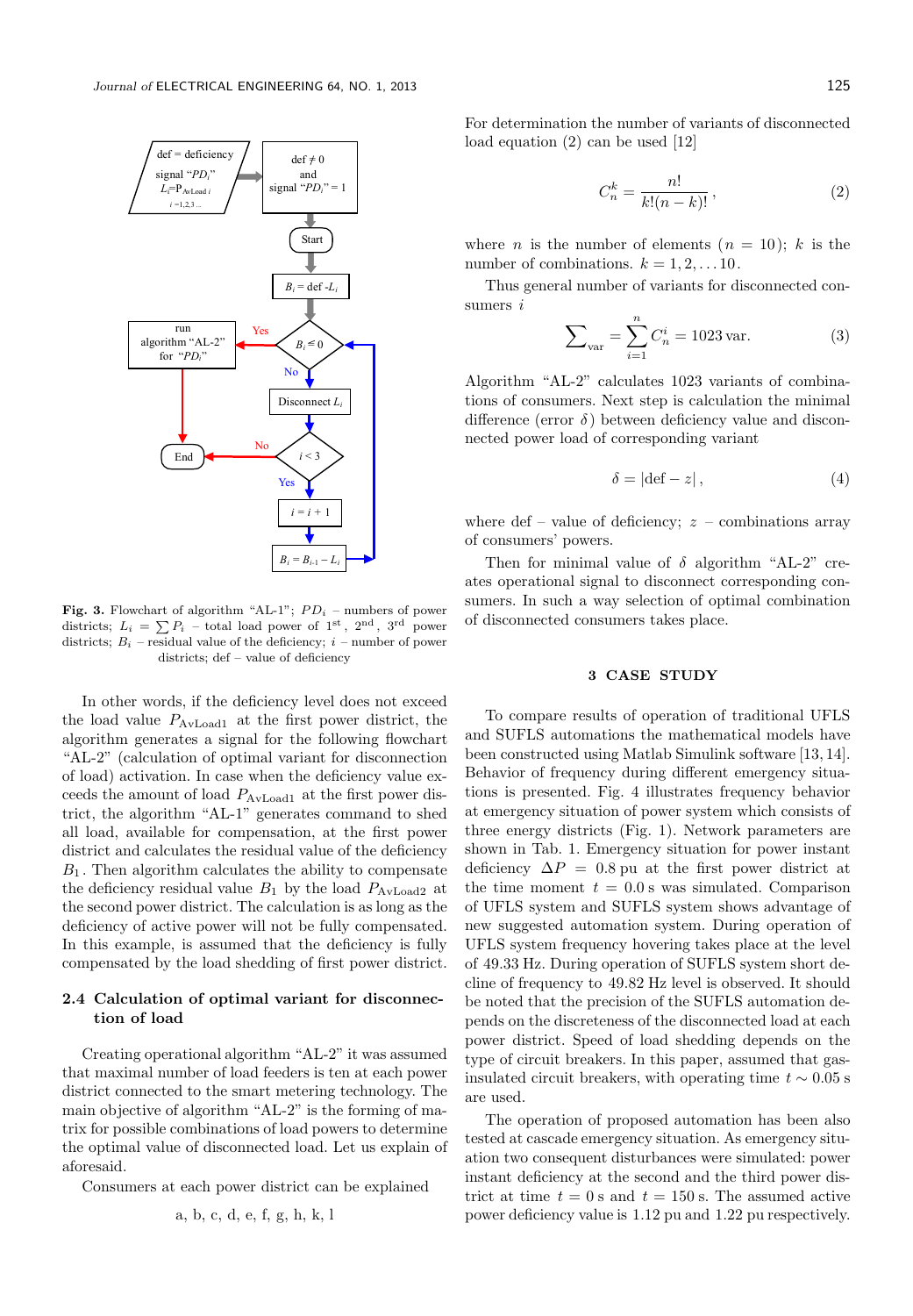

Fig. 4. Frequency behavior without load shedding automation, with UFLS automation and with SUFLS automation



Fig. 5. Frequency behavior with UFLS automation and with SUFLS automation

Table 1. Parameters of network

| Power           | Generation<br>$district$ (pu) | Load<br>$(\text{pu})$ | Not available<br>load(pu)                                                   | Available<br>load(pu) | Maximal admittance of<br>transmission-line (pu) |
|-----------------|-------------------------------|-----------------------|-----------------------------------------------------------------------------|-----------------------|-------------------------------------------------|
| PD <sub>1</sub> |                               |                       | $P_{G1} = 1.0$ $P_{Load1} = 2.5$ $P_{NotAvLoad1} = 0.5$ $P_{AvLoad1} = 2.0$ |                       | $P_{\text{max1-2}} = 1.25$                      |
| PD <sub>2</sub> |                               |                       | $P_{G2} = 1.5$ $P_{Load2} = 1.0$ $P_{NotAvLoad2} = 0.1$ $P_{AvLoad2} = 0.9$ |                       | $P_{\text{max2-3}} = 1.00$                      |
| PD3             |                               |                       | $P_{G3} = 2.5$ $P_{Load3} = 1.5$ $P_{NotAvLoad3} = 0.2$ $P_{AvLoad3} = 1.3$ |                       | $P_{\text{max3-1}} = 1.20$                      |

Figure 5 shows the behavior of the power system's frequency using the existing emergency automation UFLS and the proposed emergency automation SUFLS.

The dashed horizontal lines show automation UFLS settings. Frequency values of the  $1^{\text{st}}$  ,  $2^{\text{nd}}$  ,  $3^{\text{rd}}$  ,  $4^{\text{th}}$  and 5 th UFLS automation's steps respectively are 49.5, 49.3,